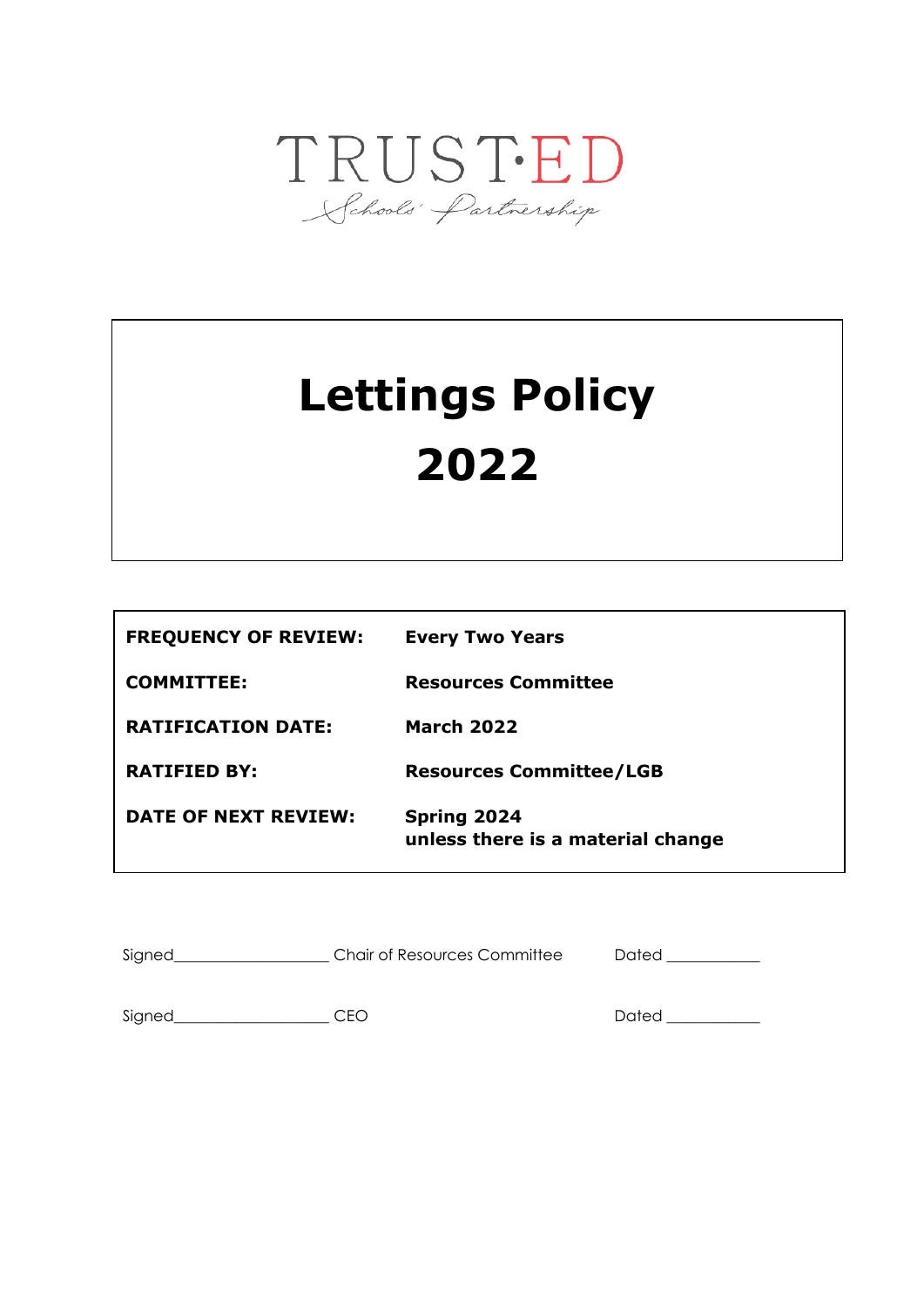# **Introduction**

TrustEd Schools' Partnership has a range of buildings and facilities which, when not in use by its schools, can be considered for hire by the wider community and outside organisations.

Each school's Governing Board ('the LGB') controls the use of the school premises both during and outside school hours.

Through a structured Lettings Programme each School will be able to: -

- (a) make full and cost-effective use of its premises
- (b) make the facilities of the school available to the wider community

(c) enhance the standing of the school by allowing access to people who would not normally visit the school

(d) generate additional income

The Board of Trustees regards the schools within TrustEd Schools' Partnership as a community asset and, as such, agrees to make every reasonable effort to facilitate their use by the community.

## **Definition of a Letting**

A letting may be defined as "any use of the school premises (buildings and grounds) by either a community group (such as a local music group or football team), or a commercial organisation (such as the local branch of 'Weight Watchers')".

A letting must not interfere with the primary activity of the school, which is to provide a high standard teaching and learning environment for all its pupils**.** It must be concordant with the schools ethos and operate in a ways that positively supports the school.

The overriding aim of the Board of Trustees is however to support the school in providing the best possible education for its pupils. For a school to be deemed a community school, all non-school activities must be under the control of the Board of Trustees.

The responsibility for the strategic delivery of community services in and around schools lies with the Board of Trustees with day to day management decisions made by the LGB of each school and direct on-site responsibilities lie with the Headteacher or appropriately appointed officer.

1. The School premises will be made available to the wider community at reasonable charges. The specific charge levied for each letting will be reviewed no less than annually by the LGB. This review will take place during the Autumn Term when any changes to support staff pay scales (and hence staffing costs associated with lettings) are published, and at least annually. Current charges will be provided in advance of any letting being agreed.

2. The LGB will allow the Executive Headteacher, Headteacher (or other responsible person with delegated authority) discretion in agreeing reduced rates for some community access, particularly to enable use of the facilities by youth groups.

3. In agreeing a programme of lettings, the school will give priority to out of school activities and functions (e.g. Parents Evenings, plays, concerts, etc) and functions and events organised by the school. There will be no charge made to the school users for such functions.

4. Premises lettings will be accepted from bona fide educational, sporting, charities and community clubs or associations at the agreed hourly rate for the facilities booked (see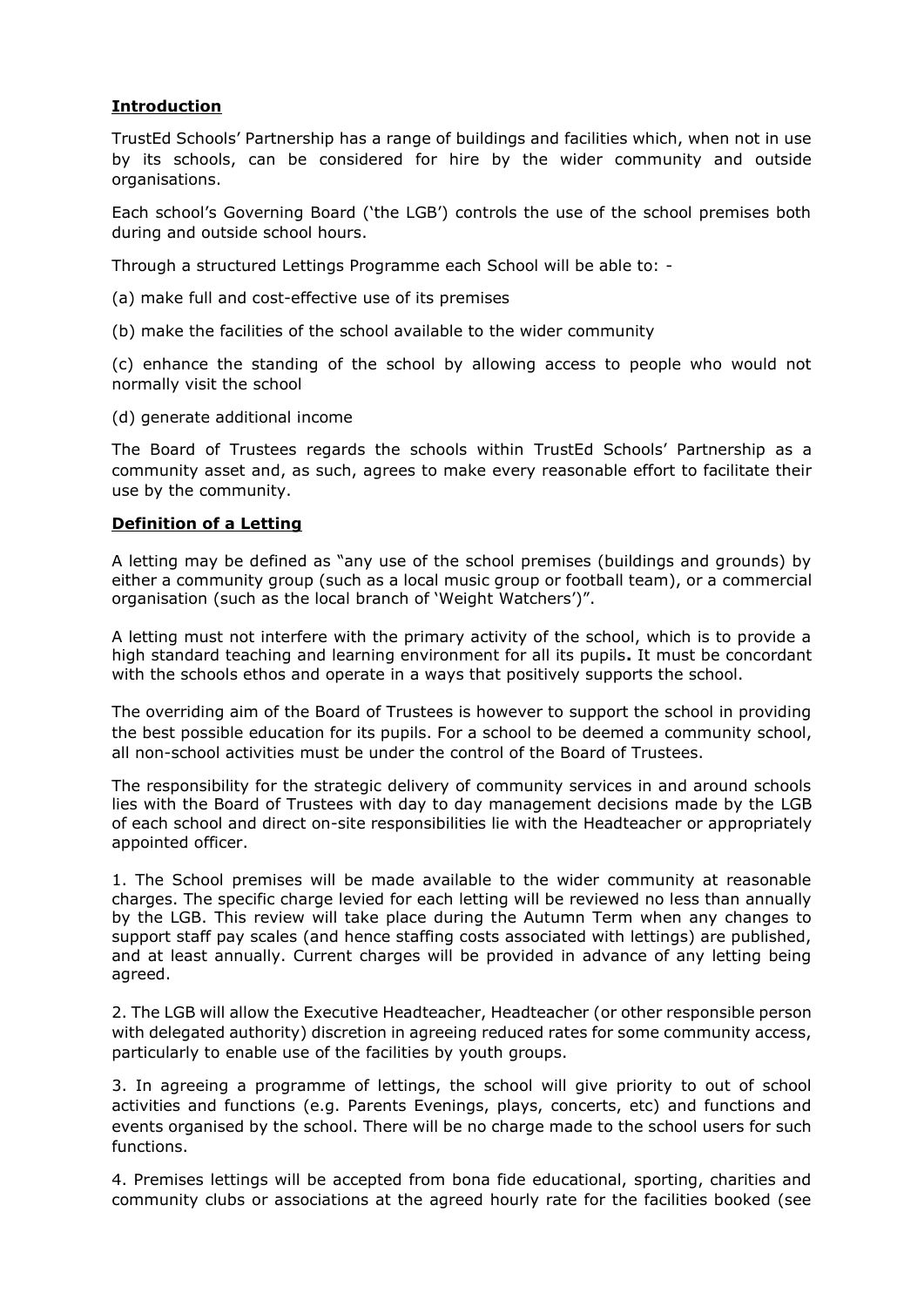note 1 above). The availability and charging for use of toilets and changing facilities will be at the discretion of each school.

5. The timing of lettings to outside bodies will be at the discretion of each school.

6. Headteachers or an other responsible person will ensure those undertaking lettings are aware of their safeguarding, Health and Safety, Covid and other expectations in advance of bookings and that failure to meet these standards is likely to lead to termination of letting.

## **Management and Administration of Lettings**

The Headteacher is responsible for the management of lettings, in accordance with the LGB's policy. The Headteacher may delegate all or part of this responsibility to other members of staff (e.g. school administrator, caretaker or person with responsibility for extended services / community development), whilst still retaining overall responsibility for the lettings process.

If the Headteacher has any concern about whether a request for a letting is appropriate or not, s/he will consult with the Chair of the LGB or relevant Trust Officer.

## **Administration Process/Booking Process**

Organisations seeking to hire the school premises should approach the school office who will identify their requirements and clarify the facilities available. A Lettings Application Form should be completed at this stage (Appendix A.)

The LGB has the right to refuse an application and interested parties should be advised that no letting should be regarded as "booked" until approval has been given in writing. No public announcement of any activity or function taking place should be made by the organisation concerned until the booking has been formally confirmed.

Once a letting has been approved by (or on behalf of) the LGB, a letter of confirmation will be sent to the hirer, setting out full details of the letting and enclosing a copy of the terms and conditions and the hire agreement, the letting should not take place until the signed agreement has been returned to the school along with any other expectations (eg: Covid compliance documents)

The person applying to hire the premises will be invoiced for the cost of the letting as appropriate in accordance with the LGB's current scale of charges.

The hirer should be a named individual and the agreement should be in their name, giving their permanent private address. This avoids any slight risk that the letting might be held to be a business tenancy, which would give the hirer security of tenure.

All lettings fees, which are received by the school, will be paid into the school's bank account, in order to offset the costs of administration, staffing, etc (which are funded from the school's budget). Income and expenditure associated with lettings will be regularly monitored and reported to the LGB or relevant committee.

Each school will be responsible for their own administration process regarding the booking and oversight of each letting, the local Headteacher must ensure an appropriate system is in place.

All applicants will need to agree and sign (Appendix A) Application for Hire of School Premises Form which contains the terms and conditions of hire.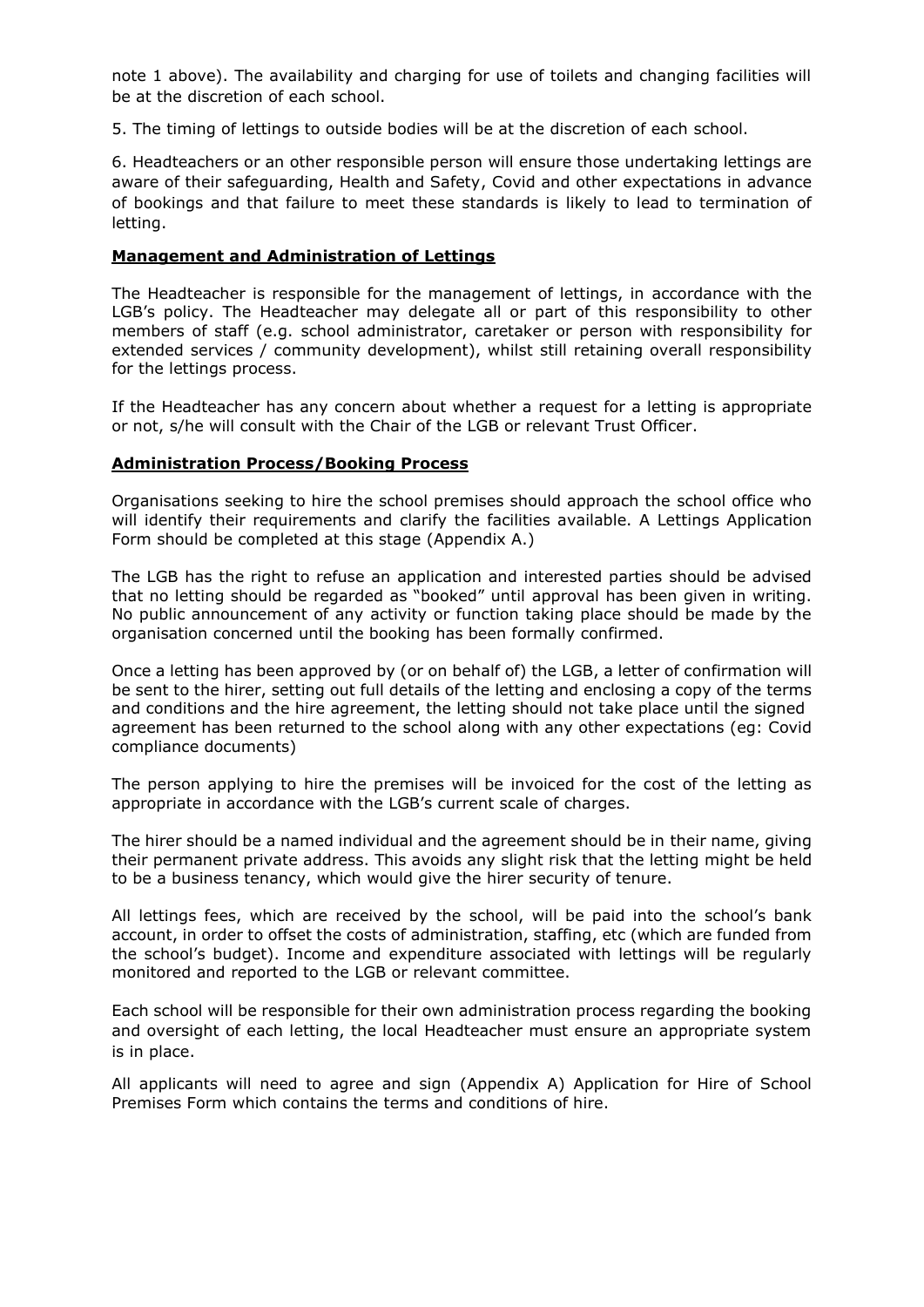# **Charges and Payments**

The LGB is responsible for setting charges for the letting of the school premises. A charge should be levied in order to cover the following:

- a. Cost of services (heating and lighting);
- b. Cost of staffing (additional security, caretaking and cleaning) including 'on-costs';
- c. Cost of administration;
- d. Cost of 'wear and tear';
- e. Cost of use or school equipment, if applicable; and
- f. Profit element (if appropriate).

As already stated, the hourly hire charging rates for the defined premises available for letting will be set and reviewed periodically by the LGB of each school (see Appendix B.)

The office administrator in each school will be responsible for issuing invoices and monitoring the collection of payments from hirers.

Each letting must be individually reviewed by the school to determine the application of VAT rules.

Schools should seek payment in advance in order to reduce any possible bad debts, however, will have discretion to create local rules for advance payment but the maximum period allowable is 4 weeks (one month) in arrears.

All hirers will be required to settle their account within 30 days of invoice date. Where payment has not been received within these credit terms, the school should consider stopping any future lettings, until any outstanding debts have been cleared.

# **VAT**

Currently the Trust is not VAT registered however, if the Trust becomes VAT registered then VAT may be added to lettings charges, as appropriate.

#### **Monitoring Arrangements**

The school's responsible officer will be responsible for the day-to-day monitoring of lettings to ensure that hirers comply with the school's conditions of hire and do not cause any damage or disruption to the school facilities.

#### **Public Liability and Accidental Damage Insurance**

Hirers should obtain their own public liability insurance which covers the proposed activities and must provide a copy of the certificate to the school.

Groups or organisations using the school may be liable for claims, to insure against such claims they need public liability insurance to a minimum of  $£5$  million. The school will require all groups using the facilities to produce evidence of such insurance.

If a hirer does not have public liability insurance this should be notified to the school. The school must contact the Trust Director of Finance and Business who in turn will seek guidance from the DfE Risk Protection Arrangements Body (RPA) Agency.

Hirers must provide a copy of all relevant risk assessments, which cover the proposed activities and any other specific area such as Covid regulations, to the school in advance of the letting.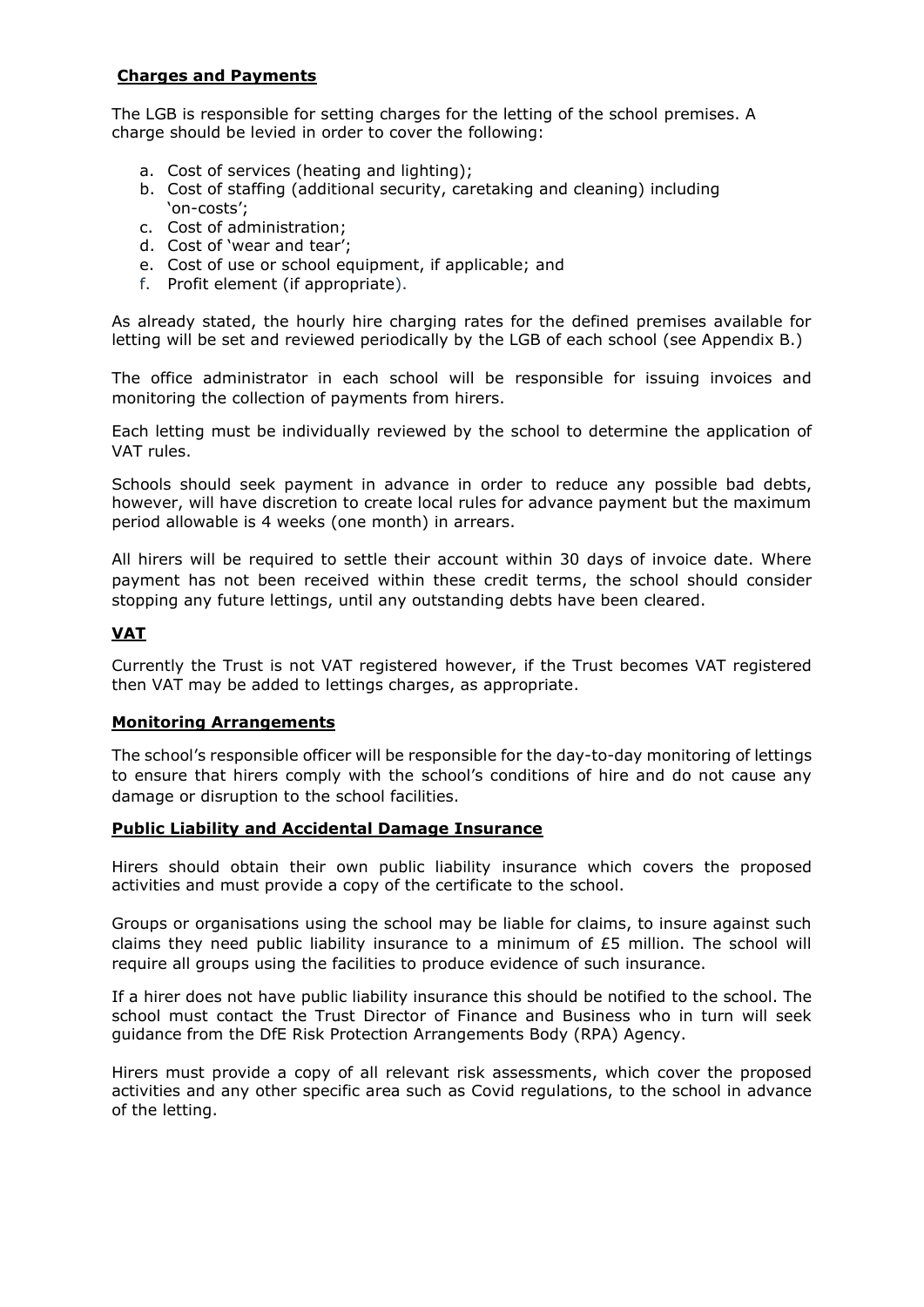# **Temporary Event Notices**

Shows put on by, for example amateur arts groups, within the school premises may require a temporary event notice and consultation should take place with the school and Council's Licensing Section regarding such things as

- Number of people present / capacity of the venue
- Type of seating
- Marking of emergency exits
- Provision of emergency lighting

Contact should be made with the Council who will advise on planning any event and the specific requirements thereof.

# **Security**

The Trustees will not normally insist upon continuous caretaking presence. However, they reserve the right and delegate power to the Executive Headteacher / Headteacher to insist upon caretaking presence where in his/her view the nature of the hiring may leave the school vulnerable to theft or damage.

## **Terms and Conditions for Lettings**

Terms and conditions for lettings are issued to all hirers before the letting takes place, and hirers must sign to confirm their agreement to comply with these (Appendix A).

Note: Schools may add to this Appendix with any school based expectations.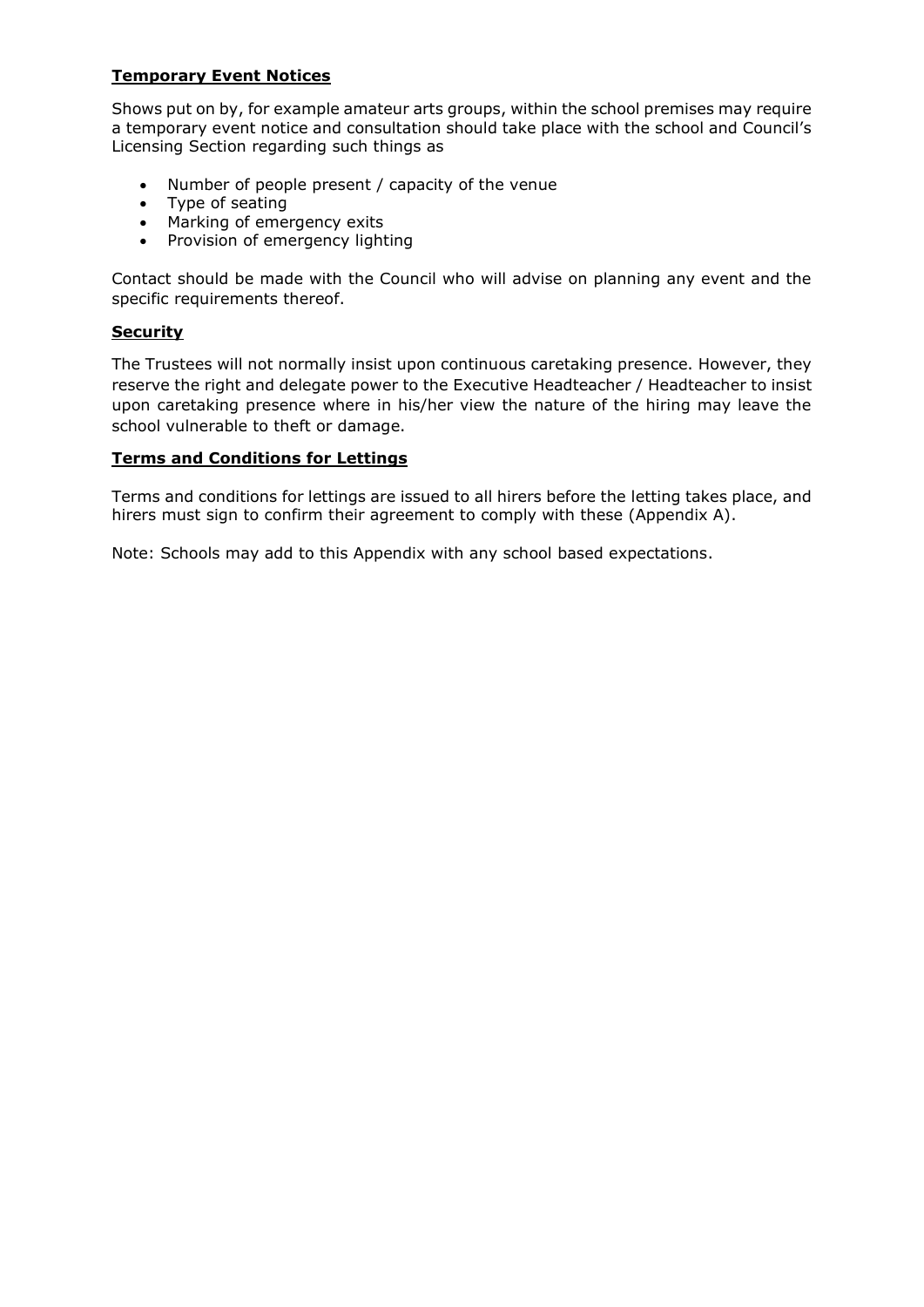



# **APPENDIX A**

## **LETTINGS APPLICATION FORM**

## **Application for Hire of Church Stretton School Premises**

| <u> 2000 - Andrea Andrews, amerikansk politik (d. 18</u> |  |
|----------------------------------------------------------|--|
|                                                          |  |
|                                                          |  |

## **Terms and Conditions of Hire**

- a) The period of hire, as specified on the Lettings Application Form, is a contract to hire the facilities for the duration as specified and full payment of the appropriate charges must be paid. Failure to pay for the complete hire period may result in full payment being legally pursued.
- b) The school reserves the right to cancel the letting with immediate notice.
- c) We require a minimum of 48 hours' notice for any cancellation or amendment of a booking made by the hirer. Failure to receive the required notice period may result in the full charge being made to the hirer
- d) All electrical items must be fully PAT tested before use within the school premises. Proof of this must be made available or the school can arrange for this to be undertaken but will be subject to a fee.
- e) The premises will be left clean and in good order and vacated not later than the time booked.
- f) School furniture and fittings may not be moved, nor any floors treated by hirers without the express permission of the school.
- g) Except for fixed apparatus and equipment, e.g. goal posts, prior permission is required before any other apparatus and equipment belonging to the school can be used. Should the hirer use any of the school equipment, they are responsible for checking the safety of the equipment. Any faults/defect identified should be reported immediately to a member of the school site team, who will arrange for the repair of the equipment and/or take the equipment out of use.
- h) The hirer shall pay to the school all costs of repair or replacement resulting from any loss or damage to land, buildings, fixtures and equipment arising from the hiring, or excessive cleaning being required as a result of the hire.
- i) The hirer must not sub-let to another party.
- j) No intoxicating liquor will be brought on to, or consumed on the school premises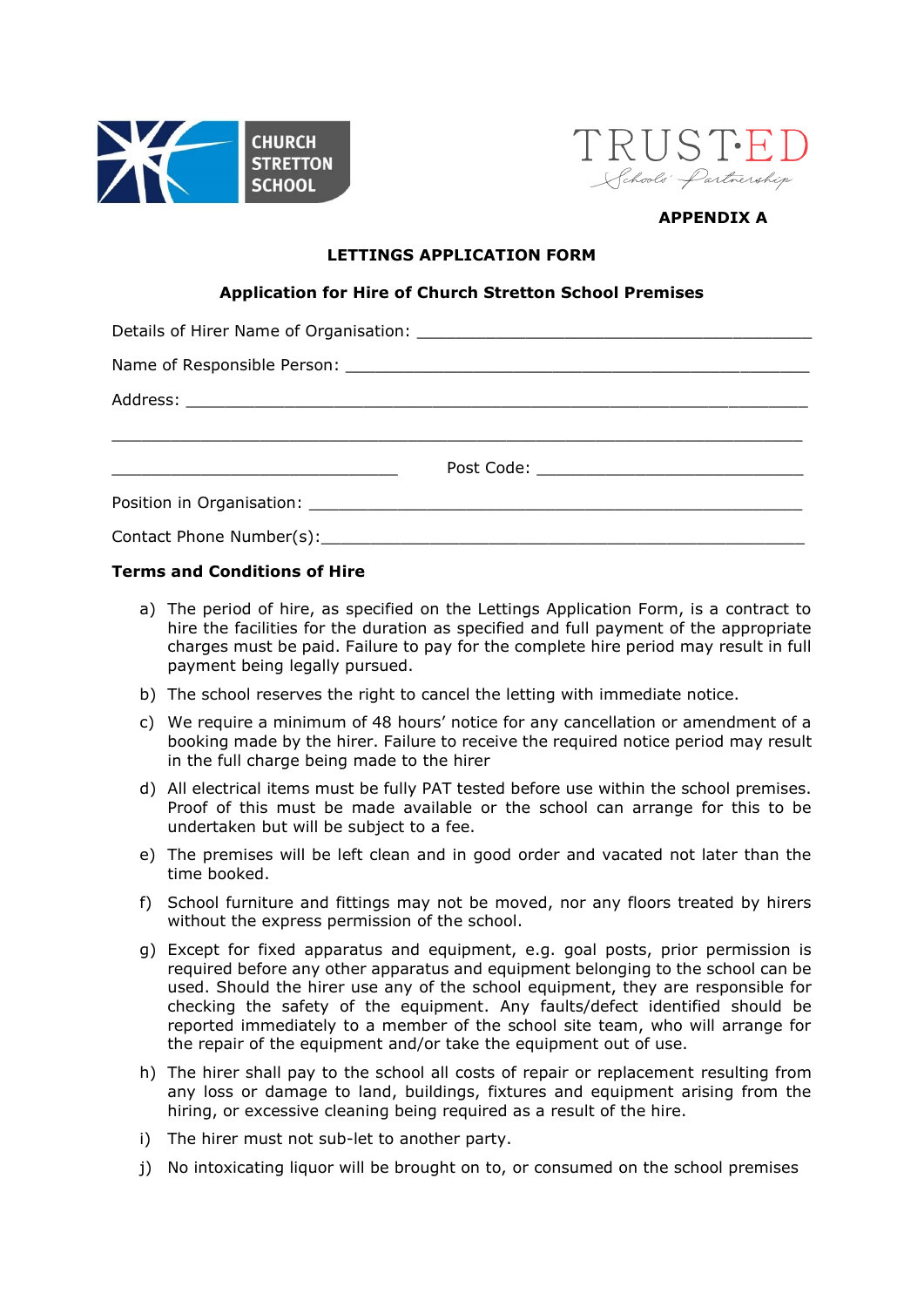#### **k) Smoking is NOT allowed anywhere on the site.**

- l) The hirer must ensure that their letting does not cause any disturbance or inconvenience to the neighbourhood or interfere with other lettings in other parts of the school building.
- m) The parking of motor vehicles on school premises by hirers, is permitted, providing appropriate space is available within the school grounds. It should be stressed that persons bringing vehicles onto the school's premises do so at their own risk.
- n) If you intend to broadcast music during your letting, please be aware that a Phonographic Performance Licence may be necessary. Please consult www.cla.co.uk for further information.
- o) Hirers will have exclusive access only to the room(s) let to them including, where it is practicable, the use of a cloakroom and WC accommodation.
- p) The hirer must comply with any other regulations or conduct requested by the school (eg: temporary Covid measures, behaviour code for pupils)
- q) The school reserves the right to revoke without notice any contract for the hire of school premises

## **Fire Evacuation / First Aid**

The hirer will ensure that all members of their group will be made aware that if the fire alarm sounds, they must evacuate immediately via the nearest possible exit and are responsible for ensuring arrangements are in place for all individuals to vacate the building in such an event and that they are accounted for.

In the event of a Fire Alarm the below named individual will be responsible for ensuring that each member of their group leaves the building immediately via the nearest possible fire exit.

| Nominated  |  |
|------------|--|
| Individual |  |

# **Child Protection / Safeguarding**

#### **SECTION A**

The school is committed to safeguarding and promoting the welfare of children and young people and expects all staff and volunteers to share this commitment.

Will your booking/ club/ organisation/ letting involve supervising children under the age of 18? YES/NO

#### **SECTION B**

I fully understand that if the club/organisation/event involves working with children under the age of 18, all the following MUST apply:

1) A designated Child Protection Officer for the letting will be in place. Please detail below:

| Full Name:        |  |
|-------------------|--|
| Telephone Number: |  |
| Address:          |  |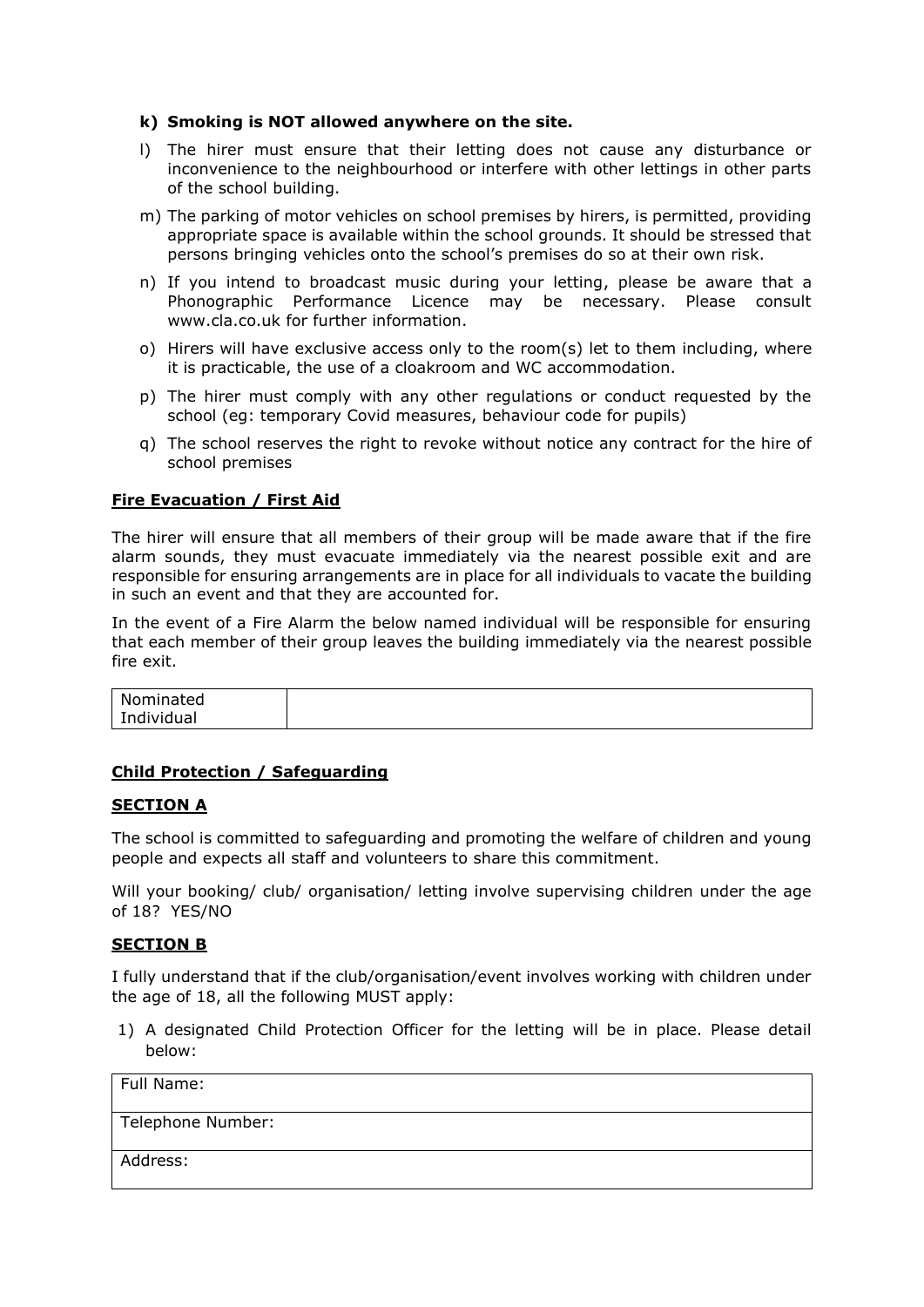2) A written policy and procedure for safeguarding all children is in place & also confirm that the policy has been communicated to all staff/workers & volunteers (involved adults).

3) I understand that it is my responsibility, as the designated hirer, to ensure that all relevant staff/ workers and volunteers (involved adults) are adequately trained in adhering to the policy and procedure for safeguarding and promoting the welfare of children.

4) I understand that all staff have relevant DBS disclosure at an appropriate level (as defined by the Criminal Records Bureau) and I also understand that I, as a hirer, have arrangements in place for checks and renewals to take place as and when required.

*If you have not confirmed the above section as detailed above, your letting will not be permitted. However, this does not prevent you from making a provisional booking subject to all safeguarding policies and procedures being in place. This must be confirmed by resubmitting this form. Failure to comply with this will result in immediate cancellation of the booking.* 

*Section 11 of the Children Act 2004 places a legal responsibility on organisations to ensure that children and young people are safeguarded.*

#### **Public Liability Insurance**

I confirm that the organisation has public liability insurance that this event: YES / NO

| <b>Name of Insurer</b> |       |     |
|------------------------|-------|-----|
| <b>Policy Number</b>   |       |     |
| <b>Valid Dates</b>     | From: | To: |

**Note: A copy of your insurance certificate and a risk assessment for the event must be attached to this form.**

#### **Pre-recorded Music**

I can confirm that the use of the premises will not include the playing of pre-recorded music: YES/NO *NB: If you have answered 'NO' you will be required to provide a copy of the Phonographic Performance Licence to authorise the usage of prerecorded music before this letting can be approved.*

#### **Any Additional Requests:**

Signature: \_\_\_\_\_\_\_\_\_\_\_\_\_\_\_\_\_\_\_\_\_\_\_\_\_\_\_\_\_\_\_\_\_ Date: \_\_\_\_\_\_\_\_\_\_\_\_\_\_\_\_\_

| ate:<br>৴⊂ |  |
|------------|--|
|------------|--|

Letting Agreed on behalf of the Governors by:

Name:  $\blacksquare$ 

Designation: Headteacher